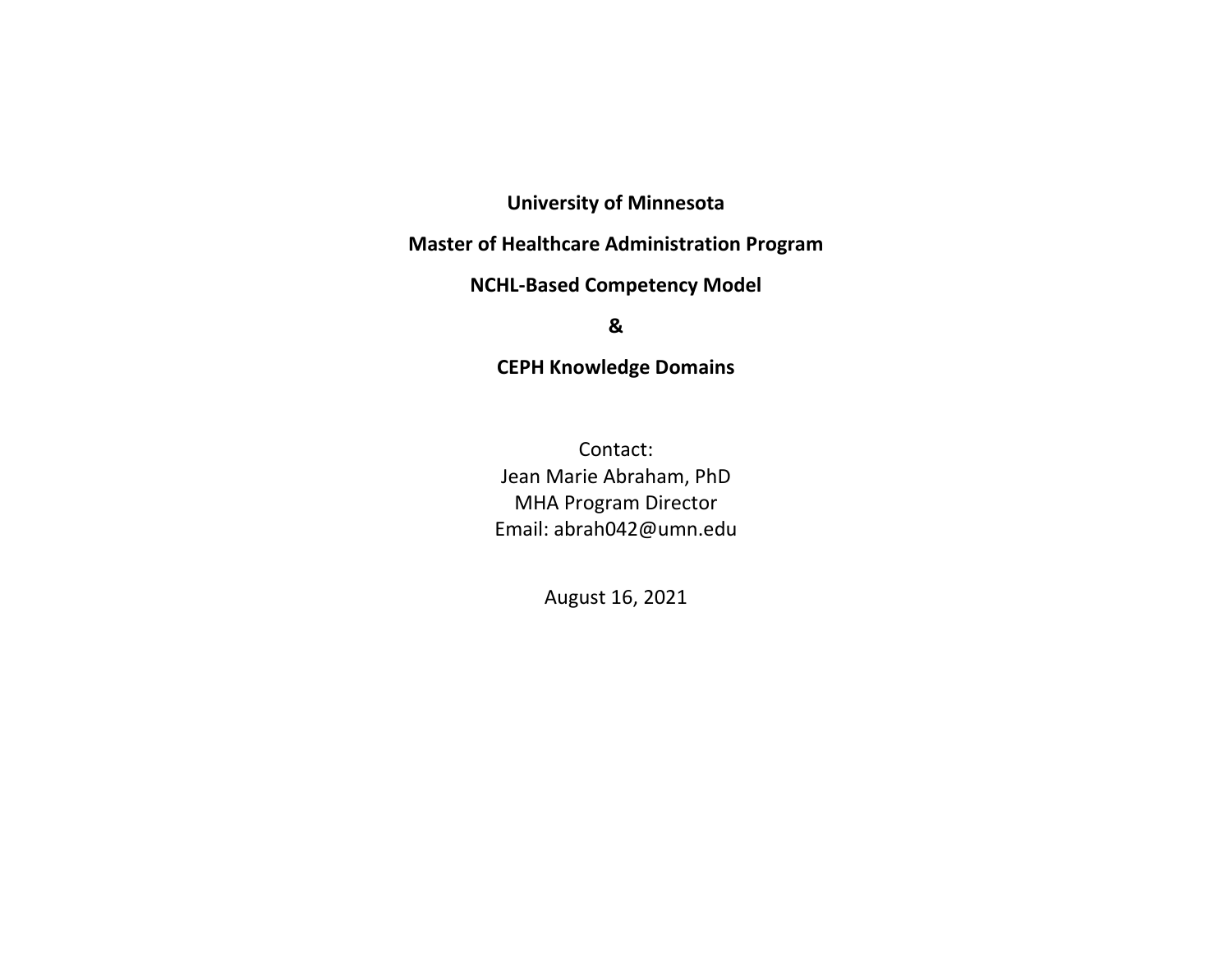<span id="page-1-0"></span>Background: The Master of Healthcare Administration (MHA) Program at the University of Minnesota is a competency-based, professional degree program that seeks to develop leaders of high-performance organizations in a value-focused health system. The MHA program first adopted the National Center for Healthcare Leadership (NCHL) competency model in the mid-2000s after having served as a pilot organization for the creation of the initial version. The MHA Program utilizes a competency-based approach to learning per accreditation requirements specified by the Commission on the Accreditation of Healthcare Management Education (CAHME).

In 2018, the NCHL version 3.0 model was released. This provided an opportune time for the MHA program to re-evaluate its use of the NCHL competency model. Following discussions with faculty, NCHL leadership, and analyses of a survey of a convenience sample of alumni practitioners at various stages in their careers, we revised our model to more closely align with competencies that we believe our students can realistically develop while they are pursuing a graduate education.

During academic year 2020-2021, the MHA Program, in coordination with students, faculty, staff and alumni, has undertaken significant investments with respect to diversity, equity, and inclusion (DEI), including a review of our existing competency framework. Efforts also have been made to examine what is currently covered in required coursework and to identify areas of opportunity for expanding students' knowledge and skills related to the following: 1) causes and consequences of healthcare and health disparities; 2) skills to effectively measure healthcare and health disparities in a population; 3) understanding of the development, implementation and evaluation of interventions to improve health equity from provider and payer perspectives; and 4) facilitation of skill development and values formation to successfully promote inclusive workplace practices and serve diverse populations.

Furthermore, since the MHA program is situated in a School of Public Health, we are subject to accreditation requirements of the Council on Education for Public Health (CEPH). As a professional, non-MPH degree program, we are subject to a limited set of requirements. Our required curriculum must cover foundations of public health equivalent to 3 credits and the content that is delivered must cover and provide assessment of the 12 CEPH Knowledge Areas pertaining to the Profession and Science of Public Health as well as Factors Related to Human Health. $^1$  $^1$ 

We have assembled this document to provide MHA program faculty and students with a deeper understanding of the competency model and knowledge domains as well as guidance about what is required of faculty with respect to competency and knowledge

 <sup>1</sup> <https://media.ceph.org/documents/2016.Criteria.pdf>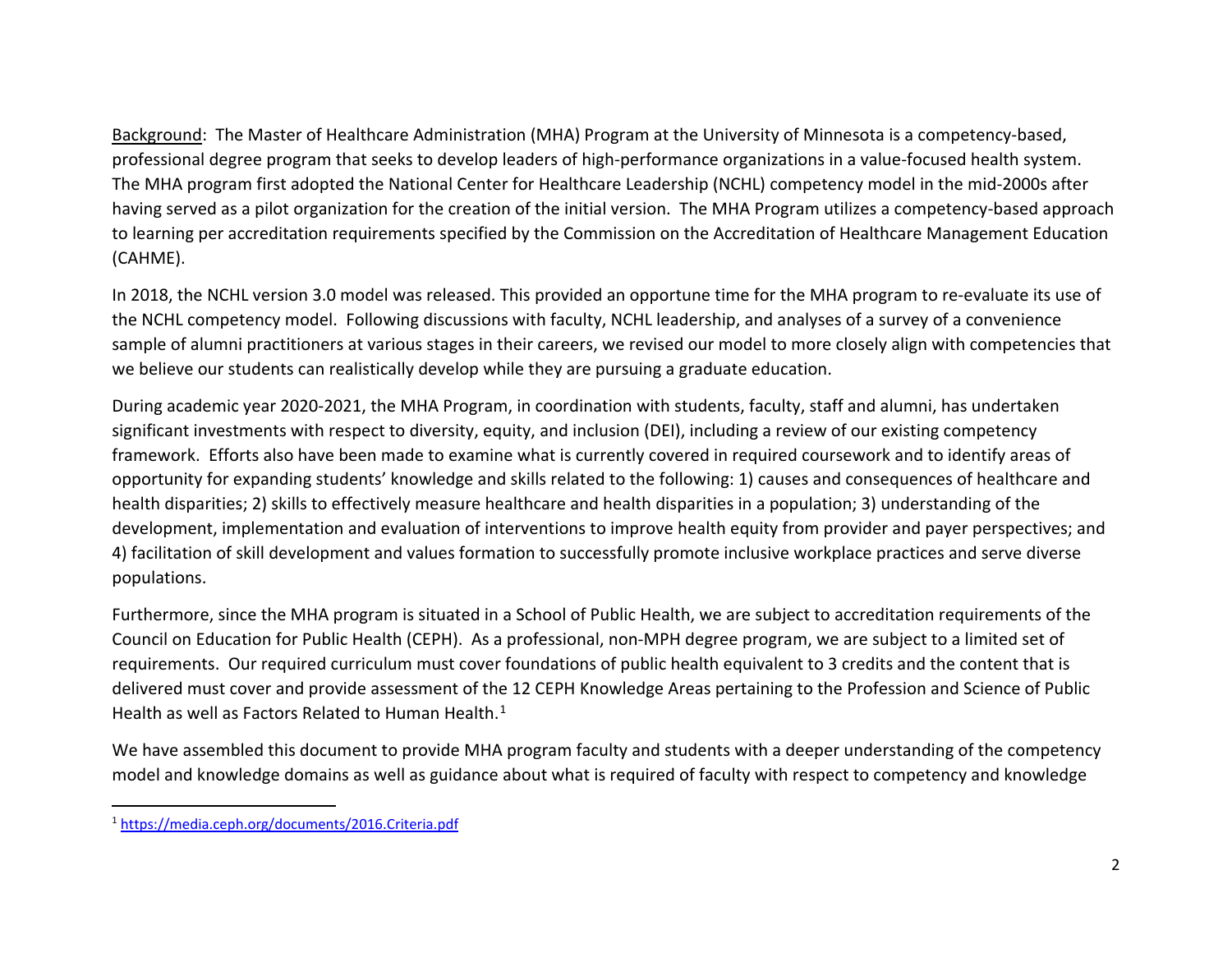domain mapping on course syllabi. Should instructors have questions or concerns, please do not hesitate to reach out to the program director or other members of the leadership team for assistance.

# **Five Domains of the NCHL-Based Competency Model**



Professionalism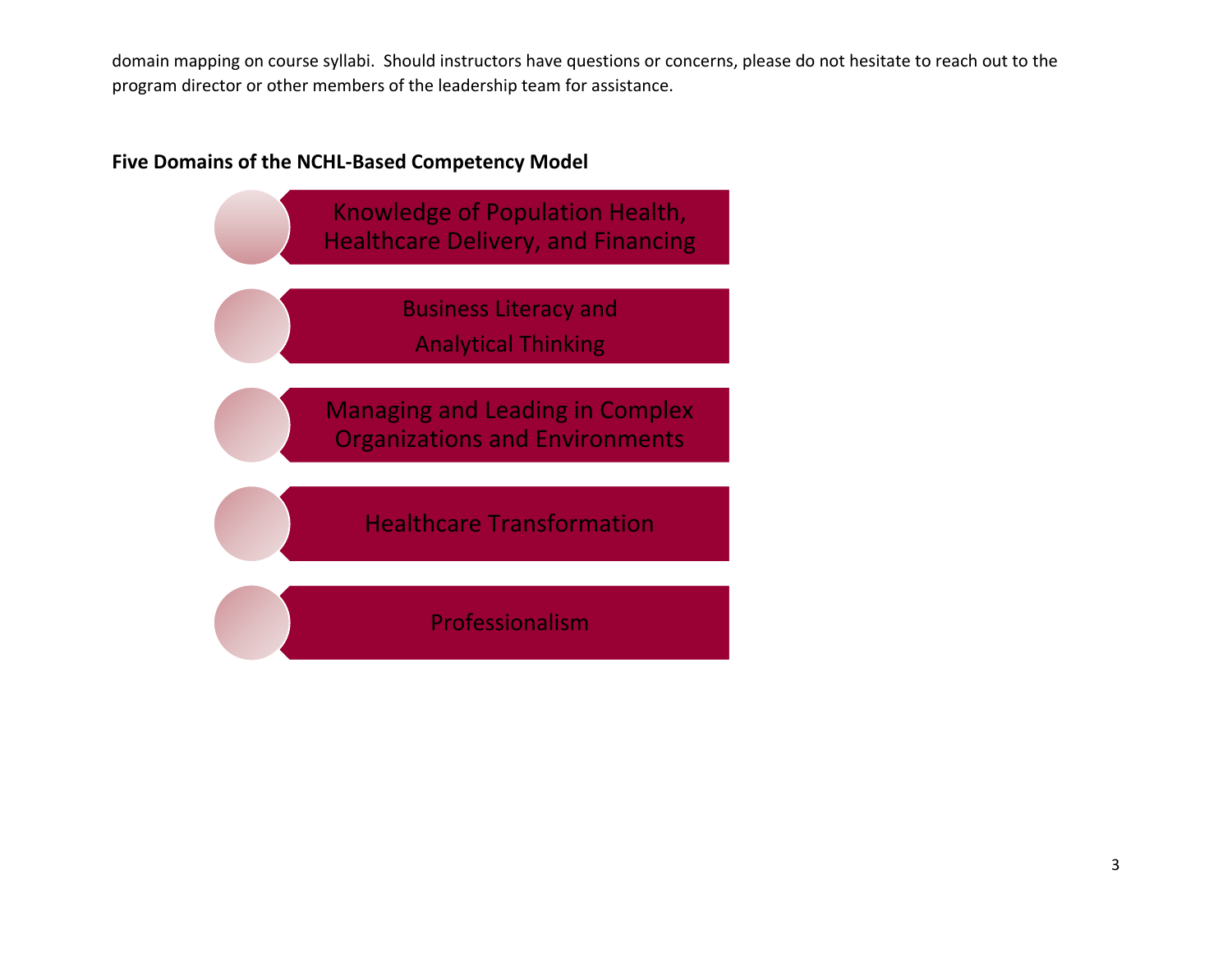The following pages list each competency associated with a given domain, competency descriptions, expectation of the program regarding the level of competency development at the conclusion of the program, and the set of required MHA courses for which students' competency development will be assessed (including primary and secondary courses specified for development). Additionally, we have included some guidance instructors may wish to use as they specify course learning objectives to align with expected levels of competency development.

Levels of Competency Development: Each MHA competency is targeted for development at one of four levels: 1) Emerging, 2) Progressing, 3) Proficient, and 4) Advanced. We expect competencies to continue to develop as graduates advance in their professional career trajectories. Below is a definition of each level as well as corresponding language from Bloom's taxonomy and suggested verbiage for instructors to consider as they specify course learning objectives.

| Competency<br>Level     | <b>Attainment Definition</b>                                                                                                                                                                                                                                                                         | <b>Bloom's Taxonomy Language</b>                                                                                                                                                                                                                                                   | <b>Examples of learning</b><br>objective verbiage aligned<br>to levels                                   |
|-------------------------|------------------------------------------------------------------------------------------------------------------------------------------------------------------------------------------------------------------------------------------------------------------------------------------------------|------------------------------------------------------------------------------------------------------------------------------------------------------------------------------------------------------------------------------------------------------------------------------------|----------------------------------------------------------------------------------------------------------|
| Level 1:<br>Emerging    | Students are able to demonstrate this competency in<br>specific situations with significant practice and<br>guidance from experts.                                                                                                                                                                   | Demonstrating an understanding of<br>concepts, facts and ideas by organizing,<br>comparing, translating, interpreting,<br>describing, and stating main ideas                                                                                                                       | Define, List, Explain,<br>Interpret, Compare and<br>Contrast, Show,<br>Summarize                         |
| Level 2:<br>Progressing | Students recognize what is required to meet this<br>competency and are able to perform it with minimal<br>support or practice in familiar contexts.<br>Most students are expected to reach Level 2 for most<br>competencies by the beginning of their second year of<br>study in the degree program. | Solving problems in new situations by<br>applying acquired knowledge, facts,<br>techniques and rules in a different way.<br>Examining and breaking information<br>into parts by identifying motives or<br>causes. Make inferences and find<br>evidence to support generalizations. | Apply, Build, Develop,<br>Model, Organize, Plan,<br>Solve, Analyze, Examine,<br>Test for                 |
| Level 3:<br>Proficient  | Students can articulate steps for implementing the<br>competency, including where to locate valid,<br>evidence-based information to support action.<br>Students can apply the competency consistently in                                                                                             | Present and defend opinions by making<br>judgments about information, validity of<br>ideas, or quality of work.                                                                                                                                                                    | Assess, Determine,<br>Estimate, Adapt, Build,<br>Choose, Create, Design,<br>Invent, Plan, Predict, Solve |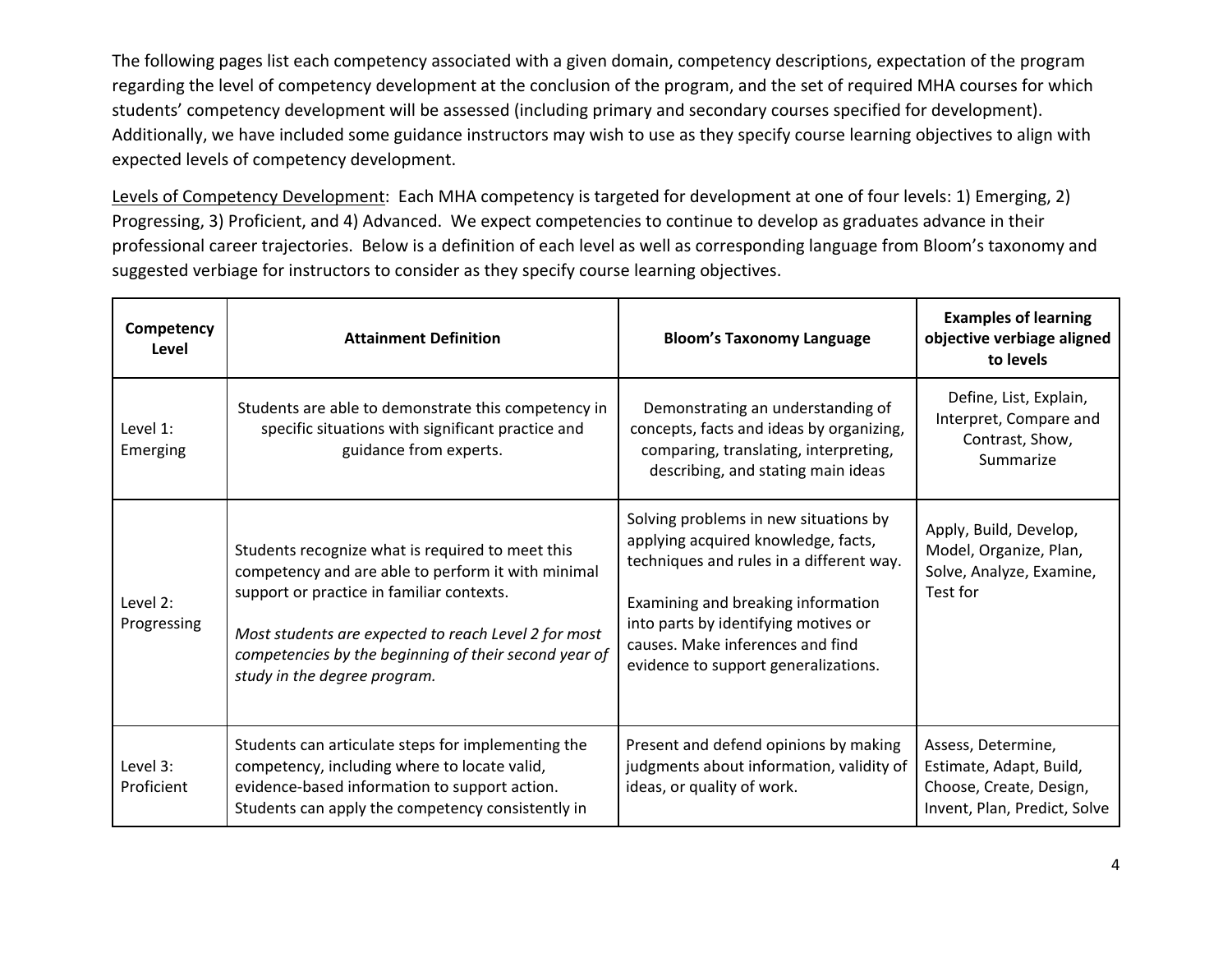|                      | new or unfamiliar contexts.<br>Most students are expected to reach Level 3 for most<br>competencies by the conclusion of the degree<br>program.                                                                                                                         | Combine information together in<br>different ways by combining elements in<br>a new pattern or proposing alternative<br>solutions. |                             |
|----------------------|-------------------------------------------------------------------------------------------------------------------------------------------------------------------------------------------------------------------------------------------------------------------------|------------------------------------------------------------------------------------------------------------------------------------|-----------------------------|
| Level 4:<br>Advanced | Students are able to integrate knowledge and skills of<br>this competency in a variety of situations, and can do<br>so consistently and independently.<br>Depending on the competency and students' prior<br>experience, advanced status may or may not be<br>achieved. |                                                                                                                                    | Invent, Solve, Plan, Design |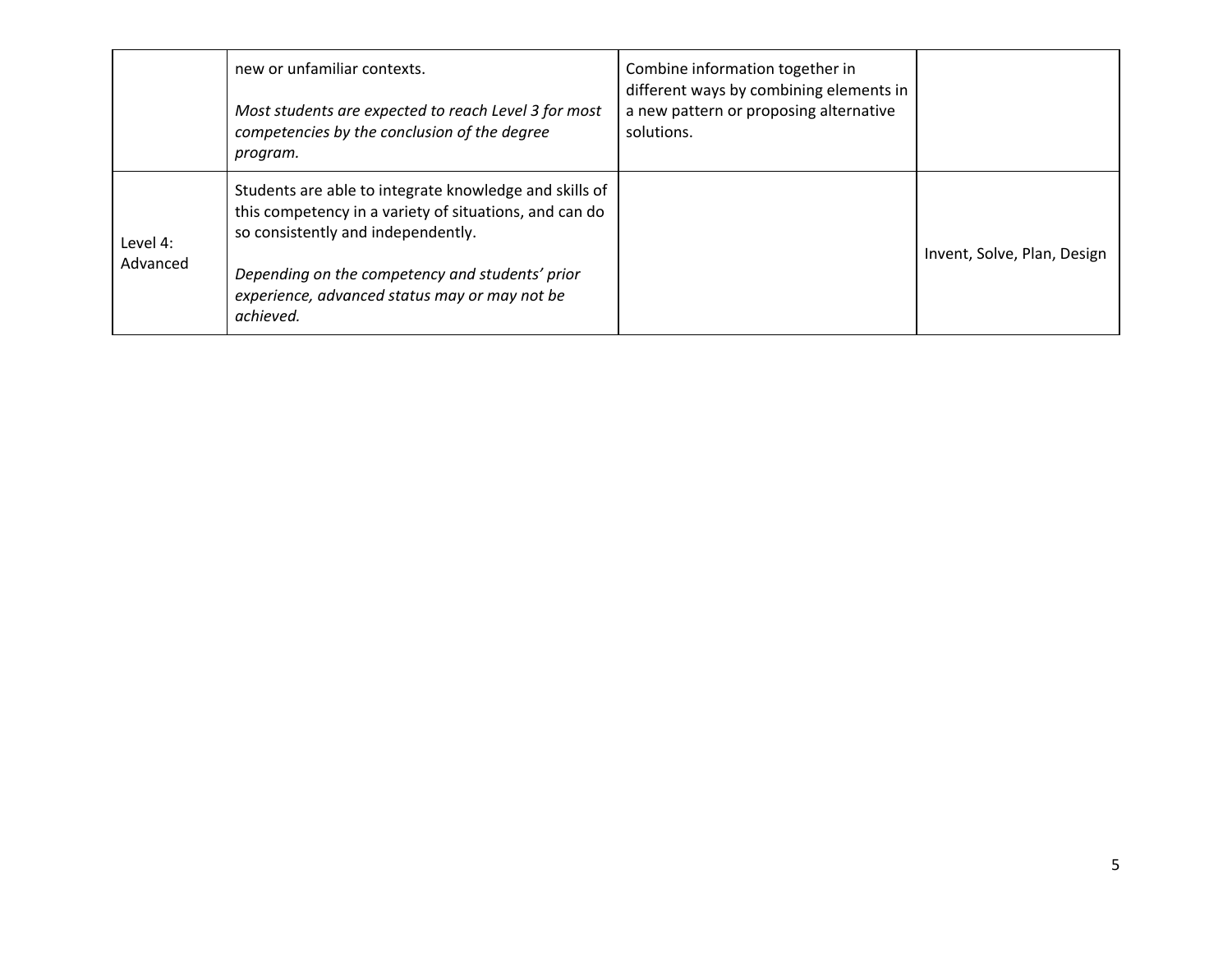| Competency                                                  | <b>Description</b>                                                                                                                                                                                                                                                                                                   | Level by End of Program |
|-------------------------------------------------------------|----------------------------------------------------------------------------------------------------------------------------------------------------------------------------------------------------------------------------------------------------------------------------------------------------------------------|-------------------------|
| Healthcare delivery, financing, and public policy knowledge | Demonstrate comprehensive<br>understanding of the U.S. healthcare<br>delivery and financing system and the<br>role of public policy in shaping the<br>system. (NCHL-inspired)                                                                                                                                        | Proficient              |
| Population health measurement and management                | Understand the social and political<br>ecologies that contribute to health and<br>disease, including built systems that<br>perpetuate health disparities and the<br>marginalization of communities; Apply<br>frameworks and strategies to measure<br>and manage population health for the<br>benefit of communities. | Proficient              |
| Foundations of a value-based healthcare system              | Demonstrate comprehensive<br>understanding of clinical quality, patient<br>experience, and resource use<br>measurement, trends, and drivers.                                                                                                                                                                         | Proficient              |
| Patient- and Community Orientation                          | Ability to assess and remain responsive<br>to the specific needs and values of<br>communities being served, grounded in<br>the capacity to practice critical self-<br>reflection as a means to empathize with<br>patients' and communities' lived<br>experiences inside and outside of<br>clinical settings.         | Progressing             |

#### **Domain #1: Knowledge of Population Health, Healthcare Delivery, and Financing**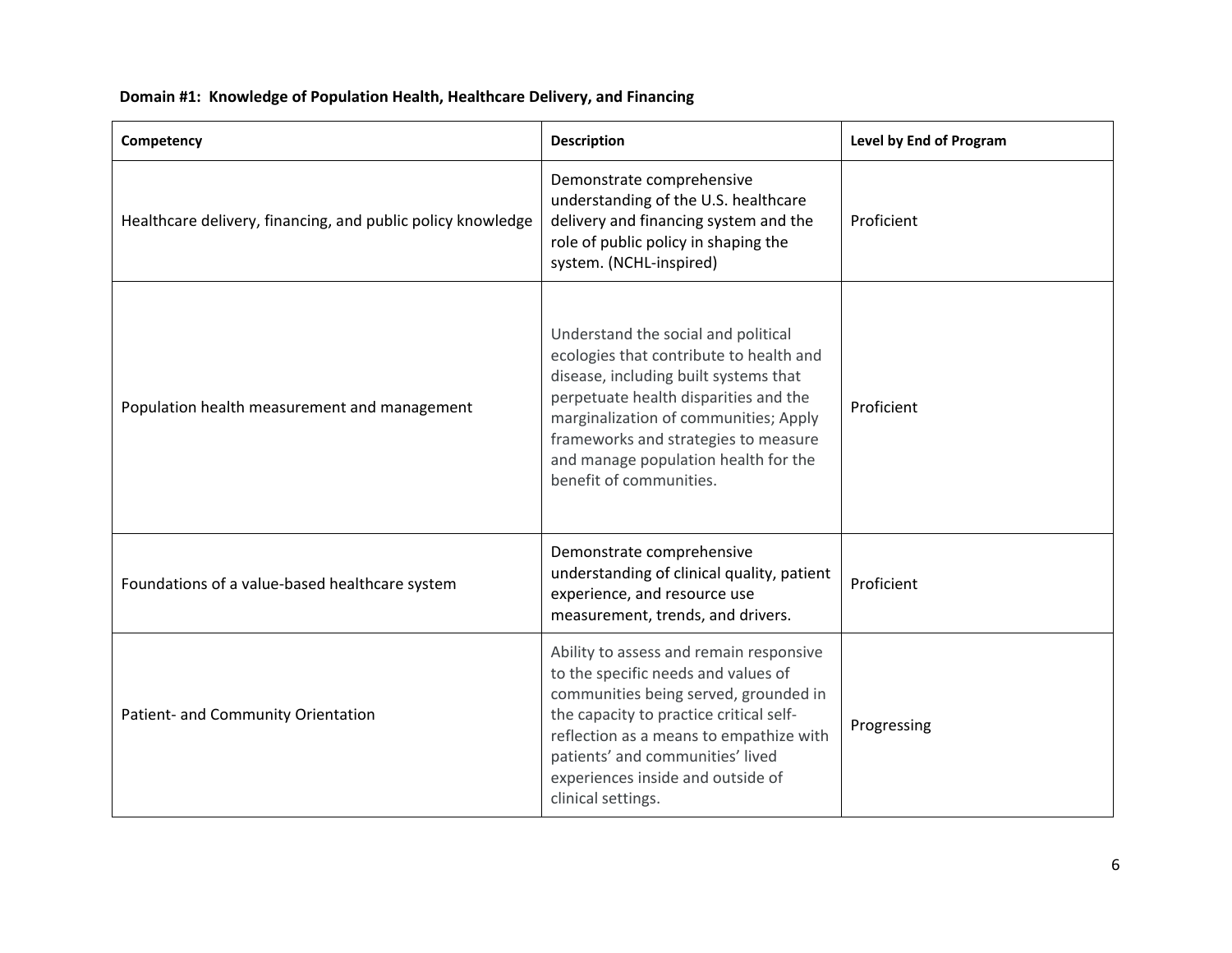| <b>Competencies</b>                                                           | Language                                                                                                                                                                                                                                                      | Level by End of Program |
|-------------------------------------------------------------------------------|---------------------------------------------------------------------------------------------------------------------------------------------------------------------------------------------------------------------------------------------------------------|-------------------------|
| Quantitative analysis and performance measurement                             | Ability to analyze and interpret<br>statistical and financial data to set goals<br>and measure clinical as well as<br>organizational performance. (NCHL)                                                                                                      | Proficient              |
| Economic analysis and application                                             | Ability to apply economic theory to<br>practice (consumer behavior, provider<br>behavior, insurer behavior) in order to<br>support decision-making.                                                                                                           | Proficient              |
| Financial management                                                          | Ability to understand and explain<br>financial and accounting information,<br>prepare and manage budgets, and<br>make sound long-term investment<br>decisions for the good of the<br>organization and the community it<br>serves. (Adapted from NCHL)         | Proficient              |
| Process Improvement, Quality Improvement, and<br><b>Operations Management</b> | Ability to analyze and design or<br>improve an organizational process,<br>including incorporating the principles of<br>high reliability, continuous quality<br>improvement, user-centered design,<br>and equitable patient experience.<br>(Adapted from NCHL) | Proficient              |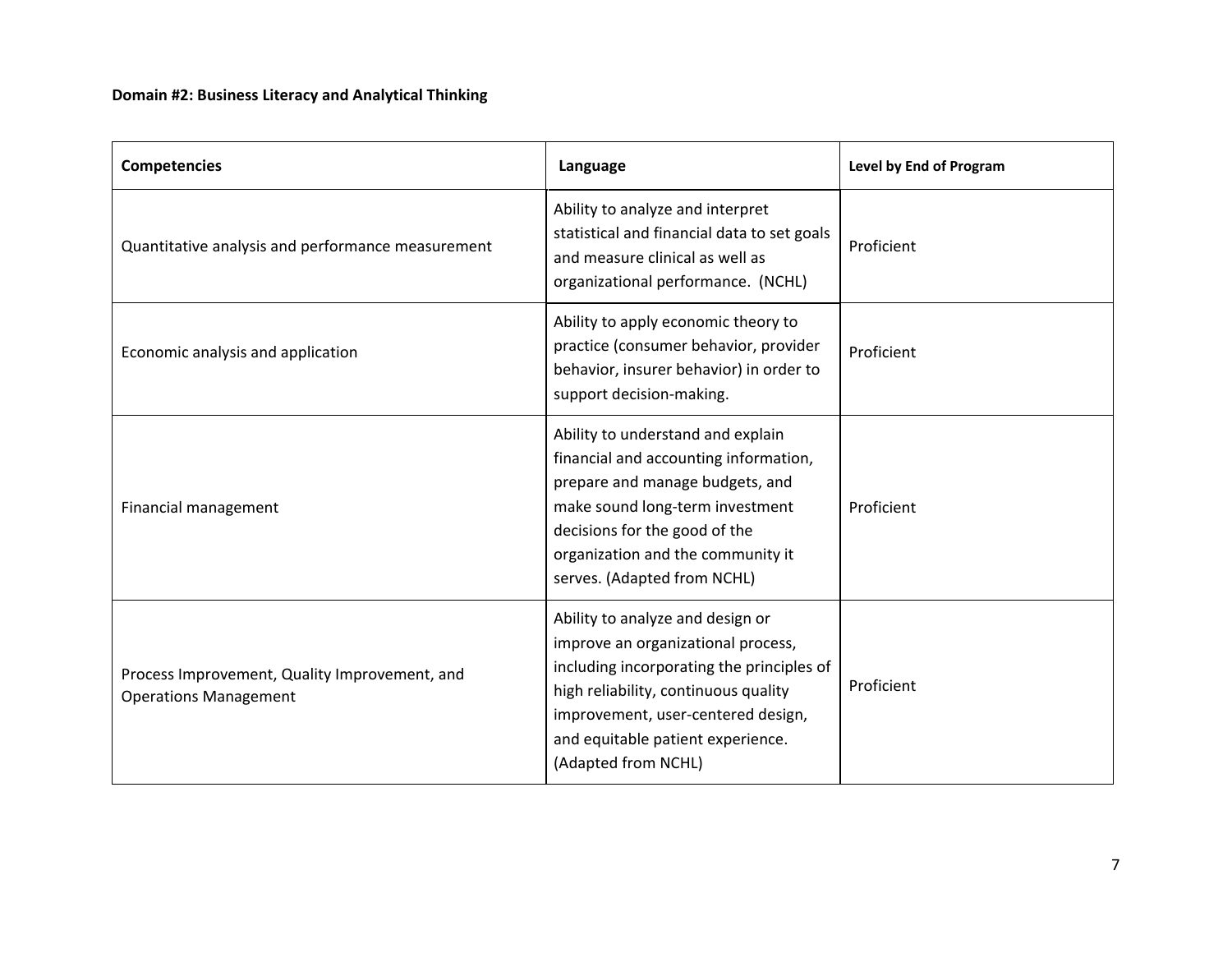| <b>Information Management</b> | Ability to develop, implement, and<br>evaluate information systems strategies<br>that improve operations and patient<br>care, taking steps to mitigate bias in the<br>development and use of informatics<br>tools. | Progressing |
|-------------------------------|--------------------------------------------------------------------------------------------------------------------------------------------------------------------------------------------------------------------|-------------|
|-------------------------------|--------------------------------------------------------------------------------------------------------------------------------------------------------------------------------------------------------------------|-------------|

## **Domain #3: Managing and Leading in Complex Organizations and Environments**

| <b>Competencies</b>                                | Level by End of Program<br>Language                                                                                                                                                                                                                                                       |                                   |
|----------------------------------------------------|-------------------------------------------------------------------------------------------------------------------------------------------------------------------------------------------------------------------------------------------------------------------------------------------|-----------------------------------|
| <b>Organizational Awareness and Accountability</b> | Ability to learn and understand the<br>formal and informal decision-making<br>structures, culture, and power<br>relationships in an organization or<br>industry. Demonstrate approaches<br>that actively promote more inclusive<br>and community-responsive practices.<br>(NCHL-inspired) | Progressing (R)<br>Proficient (E) |
| Collaboration                                      | Ability to work cooperatively and<br>inclusively with other individuals<br>and/or teams they do not formally<br>lead; Demonstrate active listening and<br>thoughtful inquiry as tools for<br>facilitation. (NCHL-inspired)                                                                | Proficient                        |
| Leading and managing people                        | Articulate an awareness of the<br>responsibility and accountability of<br>individuals in positions of power and                                                                                                                                                                           | Progressing (R)<br>Proficient (E) |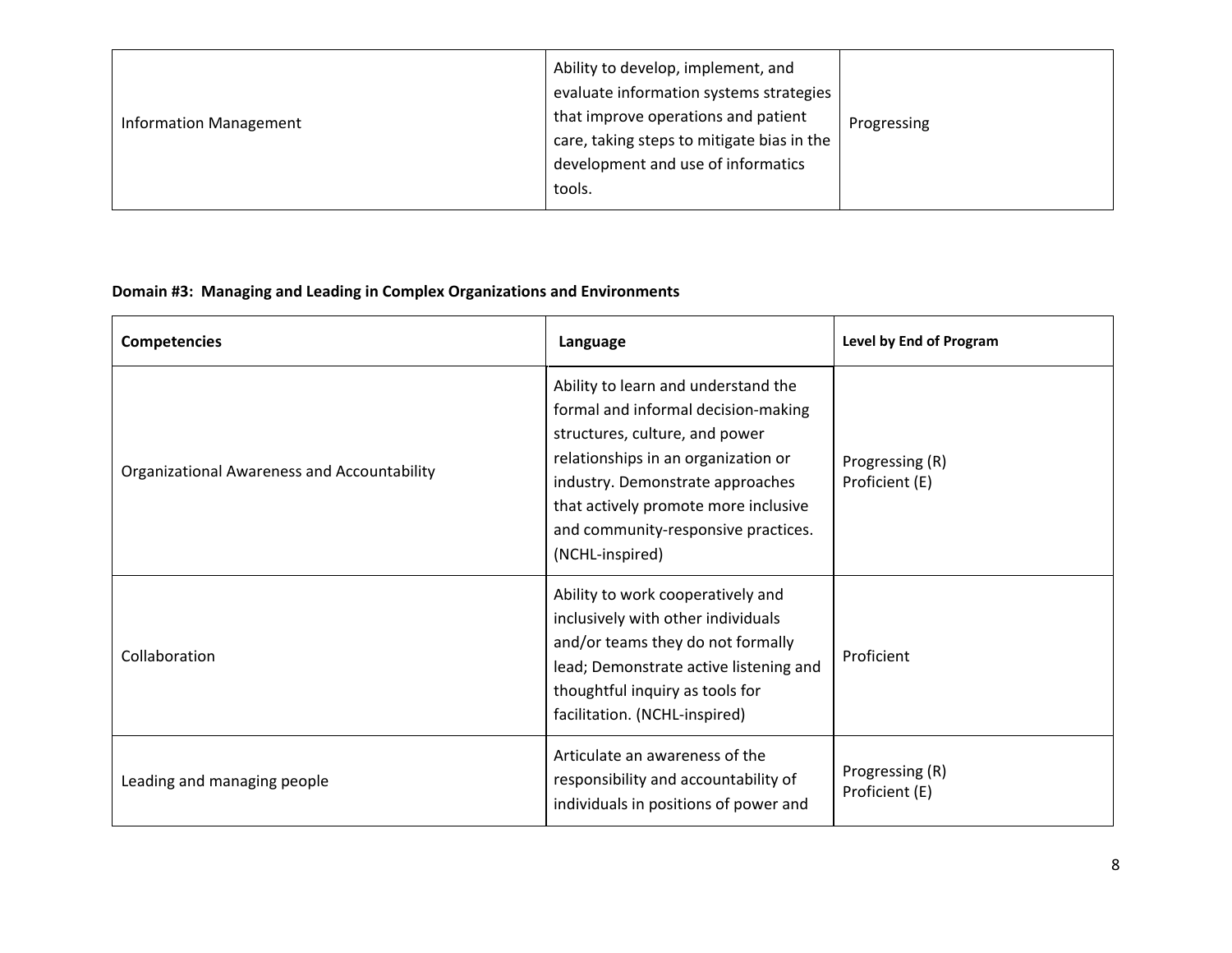|                              | as stewards of change. Understand<br>and apply principles and tools of<br>effective human resource<br>management. (NCHL-inspired)                                                                                                                                  |             |
|------------------------------|--------------------------------------------------------------------------------------------------------------------------------------------------------------------------------------------------------------------------------------------------------------------|-------------|
| Project management           | Ability to plan, execute, and oversee<br>projects within/for an organization.<br>(NCHL)                                                                                                                                                                            | Progressing |
| Working in and Leading Teams | Create, participate in, and lead teams<br>(including inter-professional ones) that<br>promote diverse perspectives and<br>creative thinking; Demonstrate<br>strategies that promote safe spaces<br>and inclusion for workers at all levels<br>of the organization. | Proficient  |

### **Domain #4: Healthcare Transformation**

| <b>Competencies</b> | Language                                                                                                                                                                                                                                                                                                                                      | Level by End of Program |
|---------------------|-----------------------------------------------------------------------------------------------------------------------------------------------------------------------------------------------------------------------------------------------------------------------------------------------------------------------------------------------|-------------------------|
| Problem solving     | Ability to define and scope a specific<br>problem within health care, to identify<br>root causes and alternative solutions,<br>and to effectively communicate and<br>gain acceptance of a comprehensive<br>plan of action, including<br>recommendations and an<br>implementation plan in collaboration<br>with a diverse set of stakeholders. | Proficient              |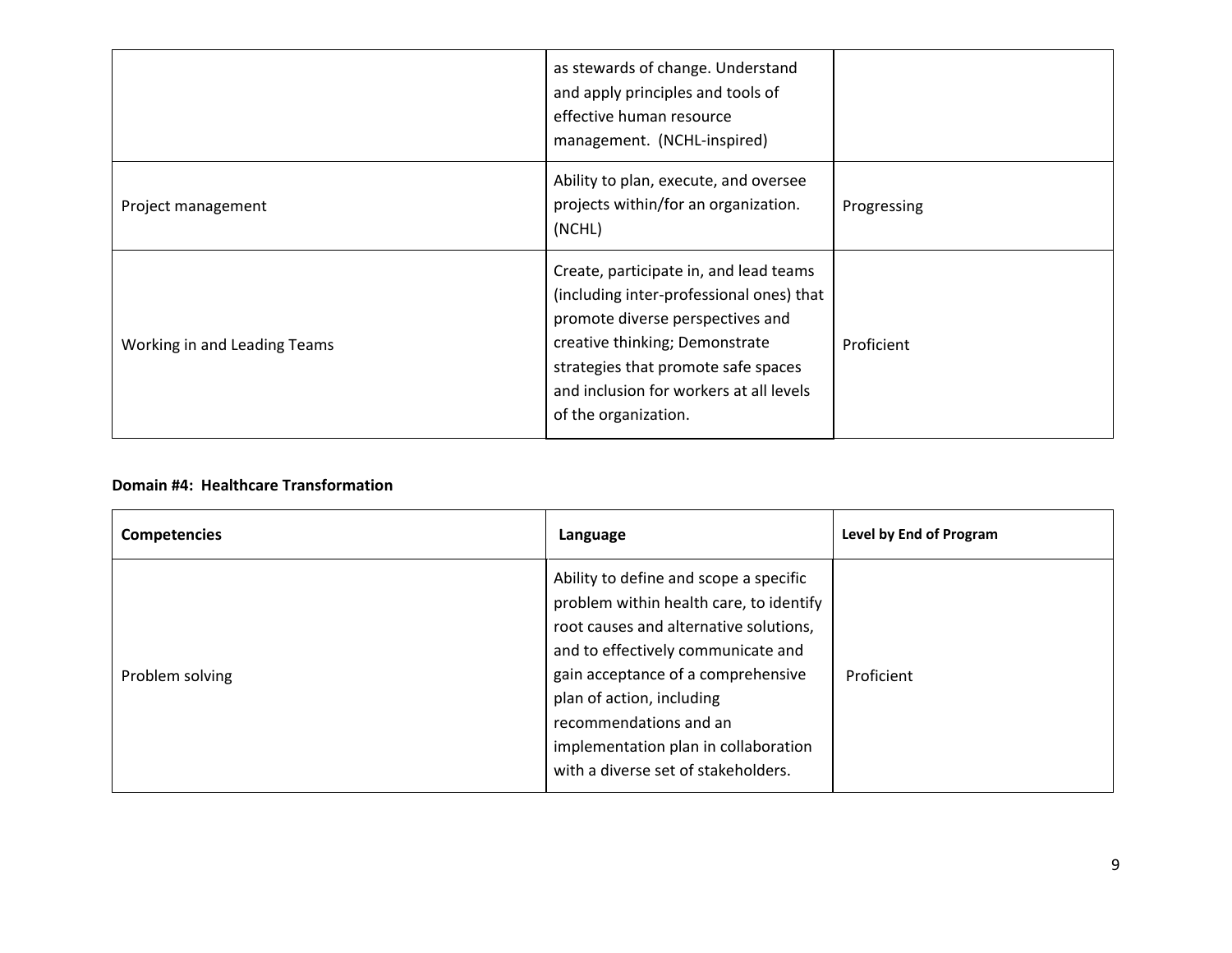| Innovation            | Ability to understand and address the<br>most challenging problems in<br>healthcare and community well-being<br>in new and breakthrough ways that<br>include understanding diverse<br>Proficient<br>stakeholder views, developing key<br>insights, creating and implementing<br>new solutions or adapting the current<br>state in promising new ways. |             |
|-----------------------|-------------------------------------------------------------------------------------------------------------------------------------------------------------------------------------------------------------------------------------------------------------------------------------------------------------------------------------------------------|-------------|
| Strategic orientation | Ability to develop and align an<br>organization's mission, vision, values<br>with appropriate strategies, tactics,<br>goals, and business practices; Maintain<br>awareness of policy and regulatory<br>trends to improve the long-term<br>success and viability of an<br>organization, its employees, and<br>community health. (NCHL-inspired)        | Proficient  |
| Change Leadership     | The ability to engage and amplify<br>diverse stakeholder views, while<br>implementing and sustaining equity-<br>driven changes in approaches,<br>processes, and strategies. (NCHL-<br>inspired)                                                                                                                                                       | Progressing |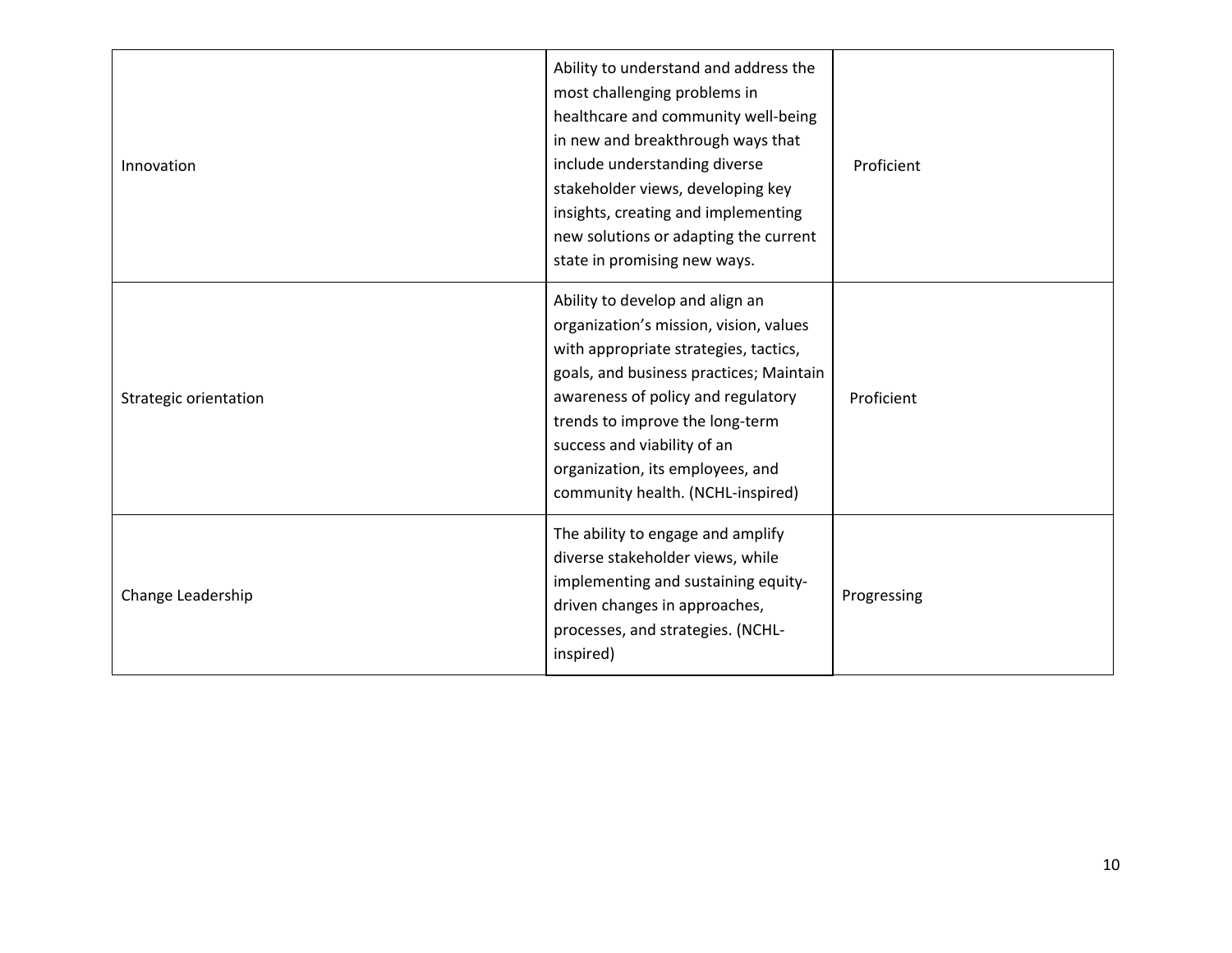#### **Domain #5: Professionalism**

| <b>Competencies</b>                           | Language                                                                                                                                                                                                                                                                                       | Level by End of Program |
|-----------------------------------------------|------------------------------------------------------------------------------------------------------------------------------------------------------------------------------------------------------------------------------------------------------------------------------------------------|-------------------------|
| Self and Interpersonal Awareness              | Ability to have an accurate view of one's own<br>strengths and development needs, including the<br>impact one's power or privilege has on others. A<br>willingness to address development needs through<br>reflective, self-directed learning and by trying new<br>approaches. (NCHL-inspired) | Proficient              |
| Professional and Social Responsibility        | Demonstration of ethics, sound professional<br>practices, social accountability, and community<br>stewardship. Acting in ways that demonstrate<br>continuous learning and are consistent with one's<br>values and what one says is important. (NCHL-<br>inspired)                              | Proficient              |
| Addressing Inequities and Promoting Inclusion | Articulate the importance of valuing individuals and<br>groups with diverse backgrounds within an<br>organization; demonstrate a commitment to change<br>systems that perpetuate bias and inequity within an<br>organization.                                                                  | Progressing             |
| Written communication                         | The ability to use written communications in formal<br>and informal situations to convey meaning, build<br>shared understanding, and productively move<br>agendas forward. (NCHL- Communications #1)                                                                                           | Proficient              |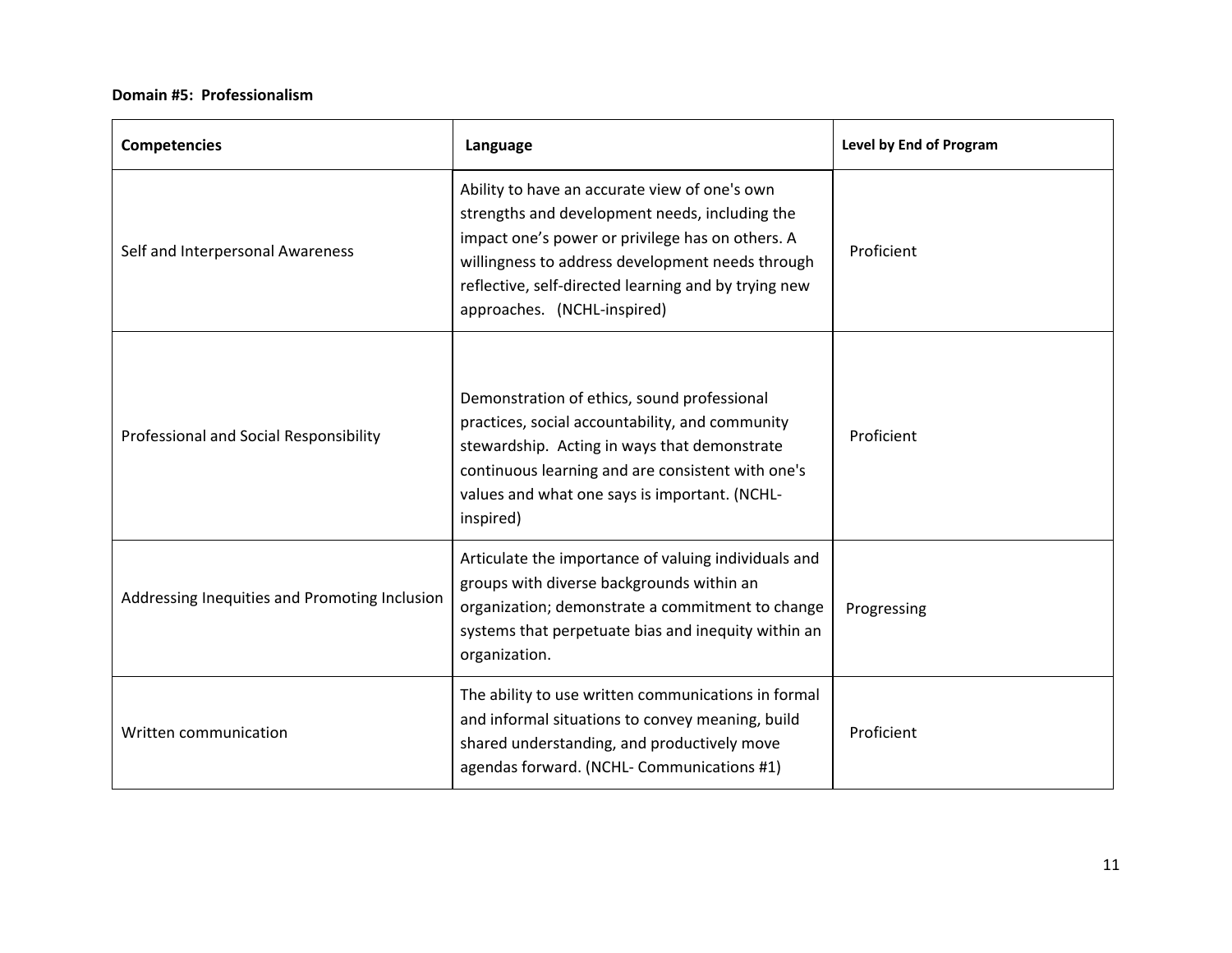<span id="page-11-0"></span>

| Public speaking | Use effective verbal communication strategies in<br>formal and informal situations to convey meaning,<br>build shared understanding, and productively move<br>agendas forward. (NCHL-inspired) | Proficient |
|-----------------|------------------------------------------------------------------------------------------------------------------------------------------------------------------------------------------------|------------|
|-----------------|------------------------------------------------------------------------------------------------------------------------------------------------------------------------------------------------|------------|

#### **CEPH Knowledge Domains**

- 1. Explain public health history, philosophy, and values.
- [2](#page-11-0). Identify the core functions of public health and 10 Essential Services<sup>2</sup>.
- 3. Explain the role of quantitative and qualitative methods and sciences in describing and assessing a population's health.
- 4. List major causes and trends of morbidity and mortality in the US or other community relevant to the school or program.
- 5. Discuss the science of primary, secondary, and tertiary prevention in population health, including health promotion and screening.
- 6. Explain the critical importance of evidence in advancing public health knowledge.
- 7. Explain effects of environmental factors on a population's health
- 8. Explain biological and genetic factors that affect a population's health.
- 9. Explain behavioral and psychological factors that affect a population's health.
- 10. Explain the social, political, and economic determinants of health to population health and health inequities.
- 11. Explain how globalization affects global burdens of disease.
- 12. Explain an ecological perspective on the connections among human health, animal health, and ecosystem health (e.g., 1Health).

*The CEPH domains tend to be more concentrated within a subset of our required courses, including Population Health, Health & Health Systems, and Health Economics. We are required to cover and assess each of these domains in order to be compliant. We also need to be able to justify that the amount of overall content that is covered is equivalent to 3 credits.* 

<sup>&</sup>lt;sup>2</sup> Se[e https://www.cdc.gov/stltpublichealth/publichealthservices/essentialhealthservices.html](https://www.cdc.gov/stltpublichealth/publichealthservices/essentialhealthservices.html) for more detail.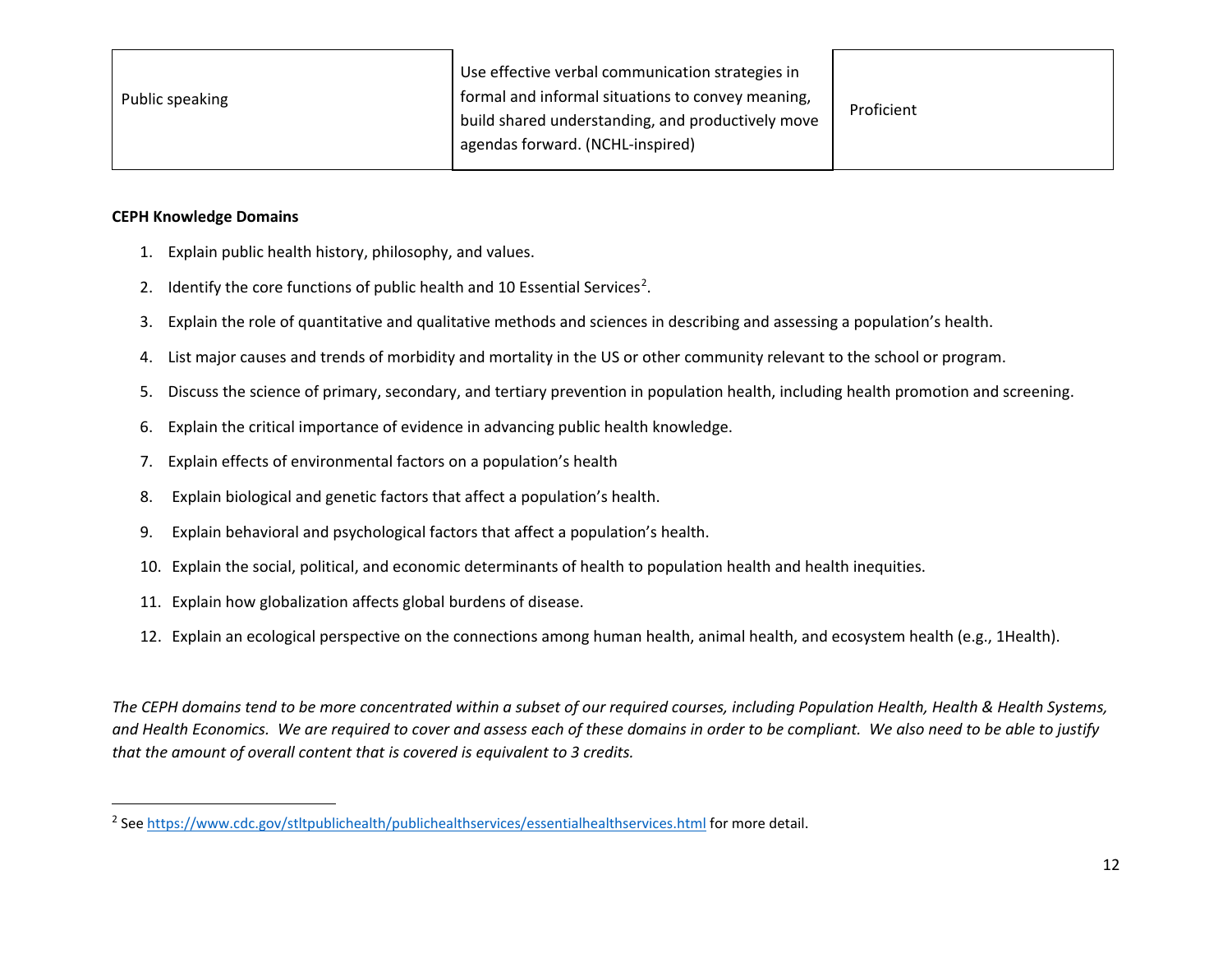#### **Teaching and Learning Methods Utilized in the MHA Program**

The MHA Program utilizes a range of teaching and learning methods in course delivery across the residential and executive tracks.

Teaching Methods: We use both lower- and higher-level instructional methods across our courses. All courses utilize readings, lectures, and discussions at a minimum. The vast majority of our courses also utilize cases, team projects, and presentations.

- Readings (lower)
- Lectures with media (lower)
- Guest speakers (lower)
- Discussions (synchronous and asynchronous) (lower)
- In-class presentations (higher)
- Cases (higher)
- Team activities and projects (higher)
- Simulation exercises (higher)
- Field experiences (higher)
- Strategic/Consulting projects (higher)
- Reflective learning (higher)

Assessment Methods: We use both lower- and higher-level instructional methods across our courses. The principal assessment methods used include the following:

- Knowledge-based exams (lower)
- Analysis-based exams (higher)
- Papers and assignments (lower)
- Project review and feedback (higher)
- Case review and feedback (higher)
- Reflective modeling (higher)
- Team effectiveness assessment (higher)
- Class participation (higher)
- Strategic or consulting projects (higher)